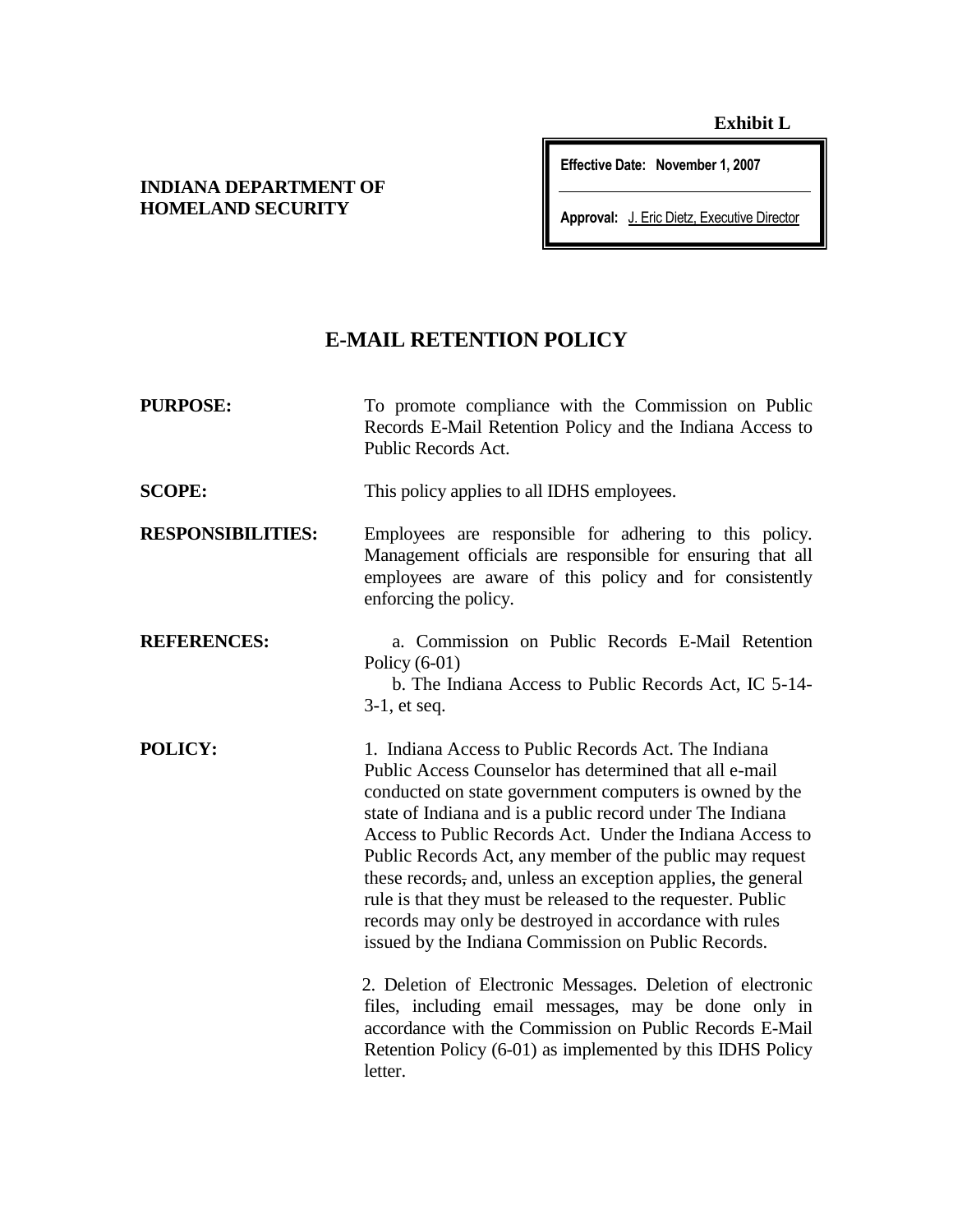a. Email messages sent or received by an IDHS employee may be deleted by the employee only if the message is transitory in nature. As used in this policy letter, "transitory" means of brief, short lived or temporary interest or importance. Anything that is permanent, important, significant or of historical interest is not transitory for the purpose of this policy letter.

 b. Agency records, including e-mail messages that are not transitory in nature, shall not be deleted or otherwise destroyed without compliance with an approved records retention schedule, including the necessary documentation describing the records and their disposition.

 c. The decision to delete an email message must be based on its content, just as with any other record. If in doubt, email messages should be retained. Any email that is older than six months or has total attachments in the email larger than five MB will be automatically archived by IOT. The only difference the employee will notice is the icon in Outlook for the message that has been archived becomes a gray box instead of an envelope. This will allow employees to keep all of messages that have not been deleted without going over the employee's storage limit. In making the decision to delete an email message, all email messages are to be determined to be: (1) transitory; (2) less than permanent; or (3) permanent.

1. Transitory messages, including:

- (a). "listserve" messages; (a "listserve" message is one that is sent to a specific group of people (generally many people). For example, the messages you get from State Personnel about open enrollment are "listserve" messages.
- (b). personal messages not conveying any state business;
- (c). routine agency memos without legal, administrative, fiscal or historical value, e.g. "the staff meeting scheduled for 9-21- 07 has been cancelled."

 d. There is no retention requirement for transitory messages. Public officials and employees receiving such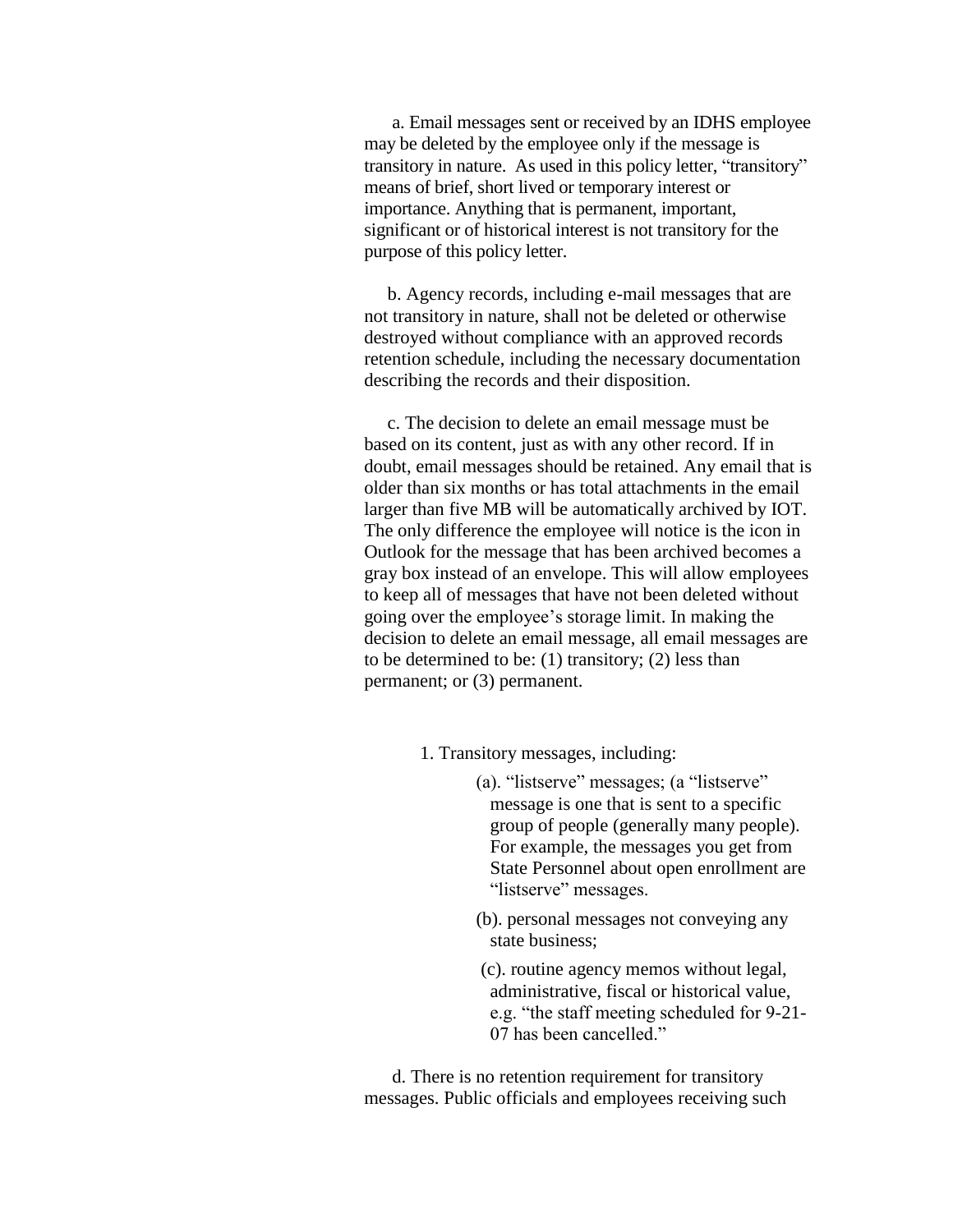communications may delete them immediately. Email correspondence that is determined to have insufficient value to warrant its preservation by the State of Indiana may be deleted upon receipt. Employees are encouraged to delete this type of correspondence as soon as possible.

 e. Less than Permanent- As used in this policy letter, "less than permanent" means any record that is shown on your division approved retention schedule as being processed other than by ending up in Archives. For example, if the record retention schedule states that a specific record stays with the agency for 3 years, is then sent to the Records Center for 5 years and then is destroyed, that record is "less than permanent". For these messages, IDHS personnel should follow the retention period for equivalent hard copy records as specified in an approved retention schedule. Agencies may delete or destroy these records only after receiving signed approval from the Commission on Public Records via a "Records Destruction Notification" State Form 00016. Employees wishing to view the division's approved record retention schedule should contact their Division Record Coordinator.

 f. Permanent or Permanent/Archival**-**Retention. As used in this policy letter, "permanent" means any record that is shown on your division approved retention schedule as being processed by ending up in Archives**.** Any record that has an end result of being sent to "Archives" is a "permanent" record. Even if Archives then has the authority to take further action, the record must be treated as a permanent record. These records must be placed in the form of a hard-copy printout or microfilm that meets 60 IAC 2. The information must be eye readable without interpretation.

 g. Duplicate Records - If an email has gone to multiple people and it is either "less than permanent" or "permanent", it is the sender's obligation to retain that email.

3. The state's general retention schedule is printed in the Indiana Commission on Public Records' Records Coordinator's Handbook. The most current version is available either from the ICPR's Records Management